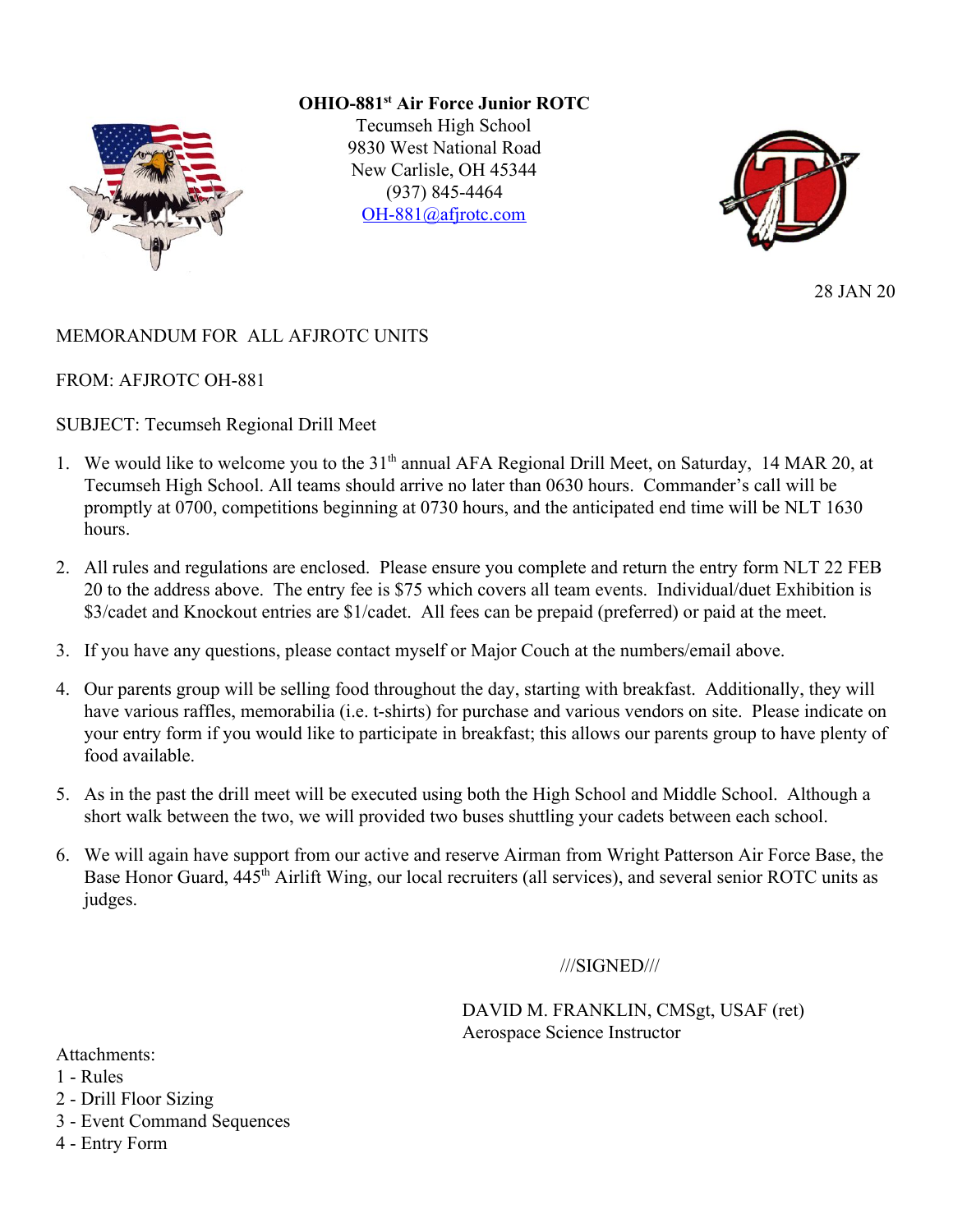## **ATTACHMENT 1 RULES – 2020**

1. **ELIGIBILITY:** Only cadets enrolled as a cadet in a JROTC program may compete in any event. Varsity events can comprise of any year cadet. **Junior Varsity will only be comprised of 1st/2nd year cadets on the drill team. Again, all JV cadets must be a 1st or 2nd year** *drill team member***, regardless of how many years they have been in JROTC.**

## 2. **OVERALL INFORMATION: Applicable to all events.**

- A. **All teams are required to wear headgear for all performances** to include exhibitions.
- B. Drill sequences must be memorized by commanders.
- C. Any deviation from the prescribed drill sequence will result in a zero score for the command missed. Also, a deduction of *five points per extra command* will be employed. However, a team commander may return the team to the proper sequence in the routine and regular scoring will resume.
- D. It is the responsibility of the team CC to be heard over any background noise or disturbance.

# 3. **IDR COMPETITION:**

- A. The following events will be held with a max of one team per school per category:
	- 1. Armed IDR (with weapons) Both Varsity and Junior Varsity Teams
	- 2. Unarmed IDR (without weapons) Both Varsity and Junior Varsity Teams
	- 3. Varsity Armed Exhibition
	- 4. Unarmed Exhibition Both Varsity and Junior Varsity Teams
	- 5. Color Guard Female, Varsity and Junior Varsity Teams
- B. Conduct of IDR competition shall consist of four graded phases:
	- 1. Presentation to head judge.
	- 2. Prescribed stationary manual.
	- 3. Prescribed marching manual.
	- 4. Presentation out to head judge.
- C. Individual teams are provided with the following guidance:
	- 1. Team will be present and formed in the designated ready area according to the schedule in service dress uniform **(No ceremonial uniform, gloves or ascots allowed for IDR).**
	- 2. The drill meet timer/starter will direct the Team CCs when to move onto the drill area.
	- 3. After a team has properly presented in to the head judge, the team will automatically execute the prescribed stationary and/or marching manuals on their own direction.
	- 4. After designated commands there will be a two to three second pause, allowing time for judging. See Attachment 3, Sequence listing for specific commands.
	- 5. VARSITY teams will NOT move to check personnel allignment after the command "Open Ranks" for unarmed and armed IDR. The CC will not diret movement of any cadets in the formation. Varsity teams should be able to execute with procision and no need for additional alignment. This requirement DOES NOT apply to Junior Varsity.
	- 6. There are no time limitations, per se, applicable to the IDR competition. Drill meet judges may, however, assess penalty points if, in their judgment, a team or individual has unduly delayed in executing the required movements. **Only the head judge assigned to the event in question will assess penalty point**s charged against a team's or individual's total score for reason of undue delay.
	- 7. Upon the completion of the marching manual, team CCs shall report out to the head judge prior to taking their team off the floor. Once completed, immediately move your team off of the drill floor (eyes right for armed events will meet these requirements).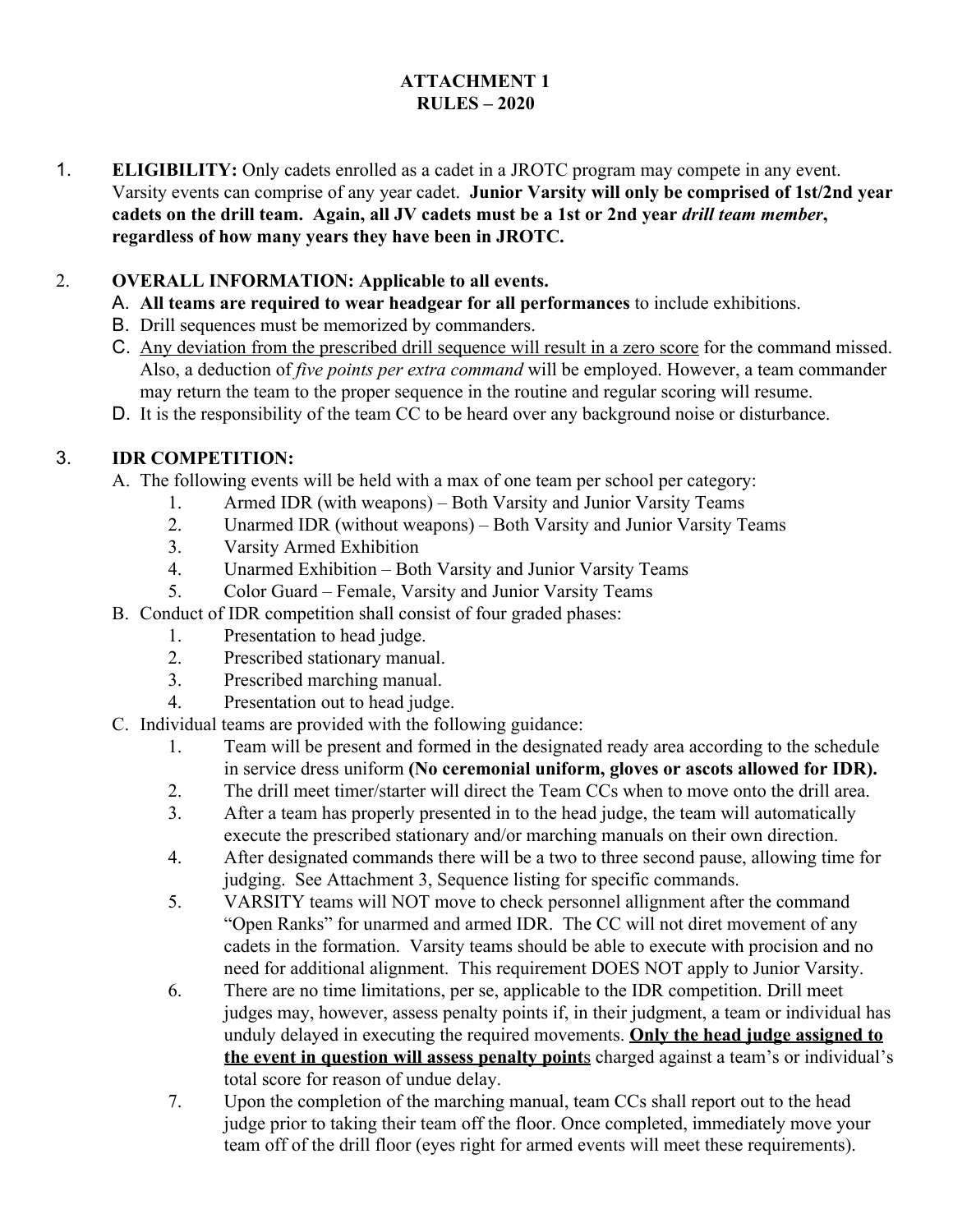- D. Competitors in IDR competition may earn penalty points for the following violations:
	- 1. Undue delay - *five points per occurrence.*
	- 2. Leaving the prescribed drill floor area during a routine *five points per occurrence.*
	- 3. Stylization of IDR maneuvers *up to ten points per occurrence.* Stylized movements are defined as the performance of an IDR maneuver that does not conform to AFMAN 36-2203 and/or Army Training Circular 3-21.5 (example: doing *flanking* movement for *Column of Files* movement).
- E. There will be no inspection of weapons during the inspection phase but all weapons must be demilitarized **with butt pads (Highly Cushion).** *Spot checks can and will be made.* Violations of weapons rule will result in the disqualification of the entire team. Daisy Rifles should have the black rubberized butt pad which will be good for this purpose. **Cover your barrels.**
- F. IDR teams must be made up with a minimum of six cadets (Jr. Varsity) / 12 (Varsity), but not more than twenty, excluding the commander.
- G. Armed event: Commanders must have either a rifle (no side arms) or sword and have the option to will perform rifle movements with their team or carry in the sling position). All Teams will have weapons of **8.5 pounds or more**. Weapons weighing less than 8.5 pounds will be assessed a penalty of 10 percent of the total score.
- H. Inspection Arms will be performed by all individuals in an armed event before and after completing their sequence. If the Commander is at sling arms for the entire sequence, they will not execute the inspection arms.

# 4. **IDR KNOCKOUT COMPETITION::**

- A. IDR knockout competition shall consist of two phases, as follows:
	- 1. Competition will initially be formed into a single, massed group, by the drill meet officials.
	- 2. The ten finalists will continue competitions in the manner described above. *In the event of a very close competition*, *marching commands may be given to resolve the winner.*
- B. Any uniform is allowed for knockout competitions (Sweats are not a uniform), but **all cadets must wear headgear.** A series of transitory commanded will be given to the group by the drill meet representative or a Drill Meet Judge. After each command is given, judges will eliminate individuals from the group due to their errors in execution. Cadets will execute a movement for each command given. If a command is not clear, cadets may raise their hand for clarification for a maximum of two commands, any more than two commands and that cadet will proceed off the drill floor. Commands will be given as clearly as possible.
- C. IDR knockout has no limit on numbers of participants.
- D. We will not conduct a uniform inspection this is a knockout transitory drill competition
- E. **We will not conduct an Armed IDR knockout.**

# 5. **COLOR GUARD COMPETITION:**

- A. Color guard shall consist of the following graded phases:
	- 1. Presentation to Head Judge.
	- 2. Prescribed stationary manual.
	- 3. Prescribed marching manual.
	- B. Individual teams are provided with the following guidance:
		- 1. Color guard teams will be present and formed in the ready area as per the drill meet schedule.
		- 2. The head judge will notify the team commander when the color guard may enter the drill floor.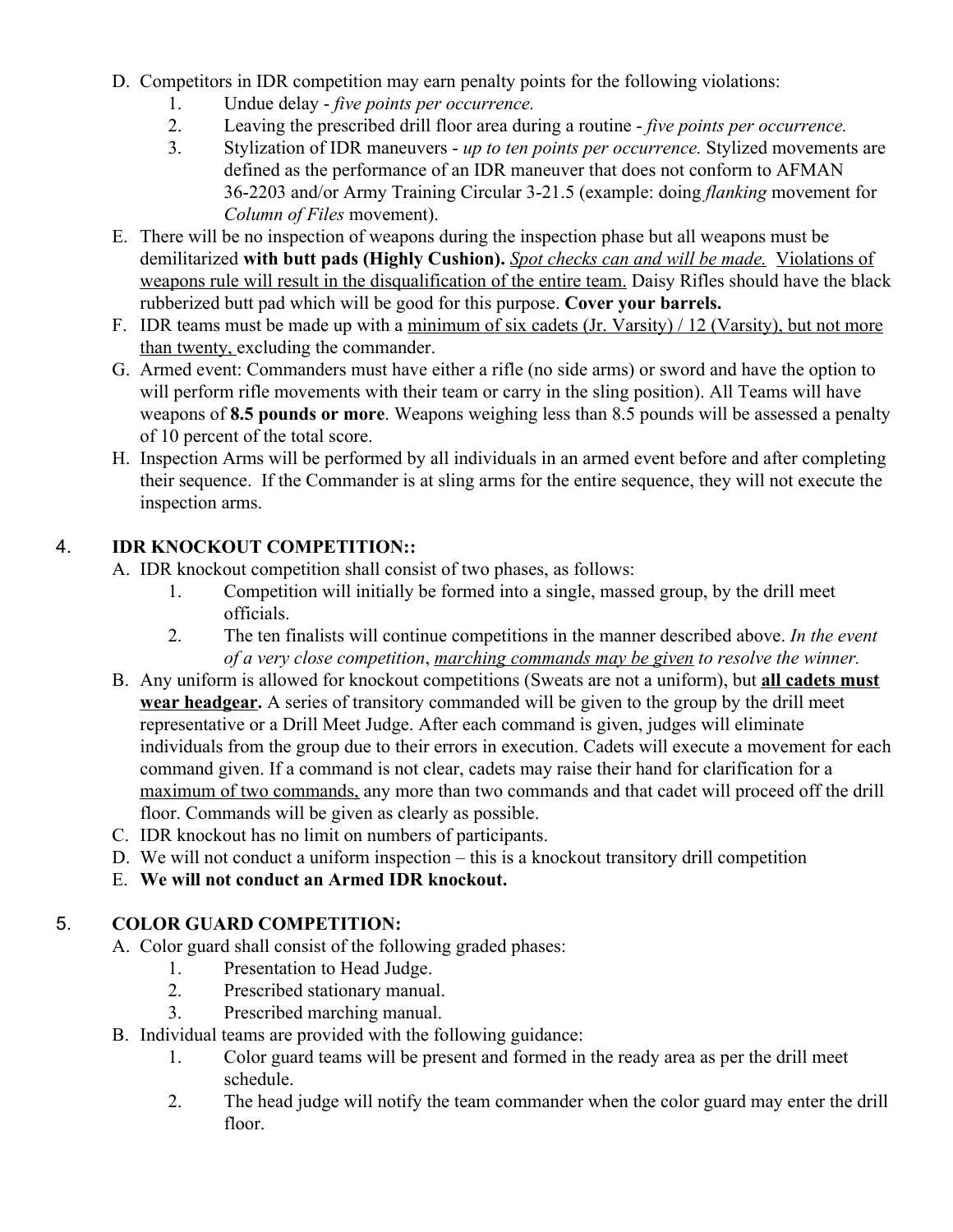- 3. There is a ten-minute time limit for completion of set drill movements. After the color guard has properly presented in to the head judge, the team will automatically execute the next prescribed stationary and/or marching manual movements.
- 4. Inspection Armed will be conducted on the competition floor (not in the out of boundary area).
- 5. Upon the completion of the marching manual, color guard commanders will move their team off the drill floor. No feedback to the team will be given.
- C. Color guards shall consist of four members and only four members: two flag bearers and two rifle guards and be in a **military type uniform – corfram shoes are allowed for this event.**
- D. The color guard competition will be governed using Army TC 3-21.5.

# 6. **EXHIBITION COMPETITION:**

# A. Size limitation:

- 1. Teams entered in exhibition drill competition must possess a minimum of eight cadets excluding the commander (Varsity teams) *or six plus commander for Jr. Varsity Teams*.
- 2. A maximum of two entries from each school may perform in the individual / duet category (2 Individual, 2 duets, or 1 each). For **ARMED** events, weapons can be either demilitarized or facsimile weapons, but must meet weight requirements. Inspections will be conducted.
- B. Time limitations are as follows:
	- 1. Team exhibition: **Varsity teams** events have a minimum time limit of six minutes and maximum time of nine minutes**. Junior Varsity** have a minimum time limit of four minutes and a maximum time of six minutes.
	- 2. Individual/duet events have a minimum of two minutes and a maximum time of three minutes (**reporting in/out is Mandatory**).
	- 3. Competing teams or individual should report to the timer/starter as per the scheduled starting time. The timer will inform the team to pre-position themselves behind the starting line.
	- 4. Chargeable time for team event / Individual and/or Duet will commence upon either the first command or first movement. Chargeable time will expire when the entire team / Individual and/or Duet **leaves the competition floor.**
	- 5. Time limit waivers are not authorized.
- C. Competitors in Exhibition events may earn penalty points for the following violations:
	- 1. Time violation *two points per second* over or under time limits.
		- 2. Leaving the prescribed drill floor or dropping a rifle *five points per occurrence*.
		- 3. **Teams/individuals using facsimile weapons weighing less than 8.5 pounds will receive a deduction of 10 percent from their total score.**
		- 4. Utilization of a judge, spectator, or other non-contestants as part of a unit's routine **–** *disqualification from all events and/or awards for the total unit.*
		- 5. At **no time, will the rifle barrel be purposely banged onto the floor** this will subject unit to total disqualification of all awards.
		- 6. **All rifles taken onto the gymnasium floors will have appropriate highly cushioned butt and barrel pads.** Non-utilization will be grounds for *disqualification from that team event.*
		- 7. **Bayonets are prohibited in all drill competitions. Sabers or rifles (No pistol side arm) may be utilized by team commanders for armed events.**
- D. Miscellaneous
	- 1. A team will maintain its cadence by its own tempo and/or voice commands only. No music, explosives, loud speakers, lights, or similar devices are authorized.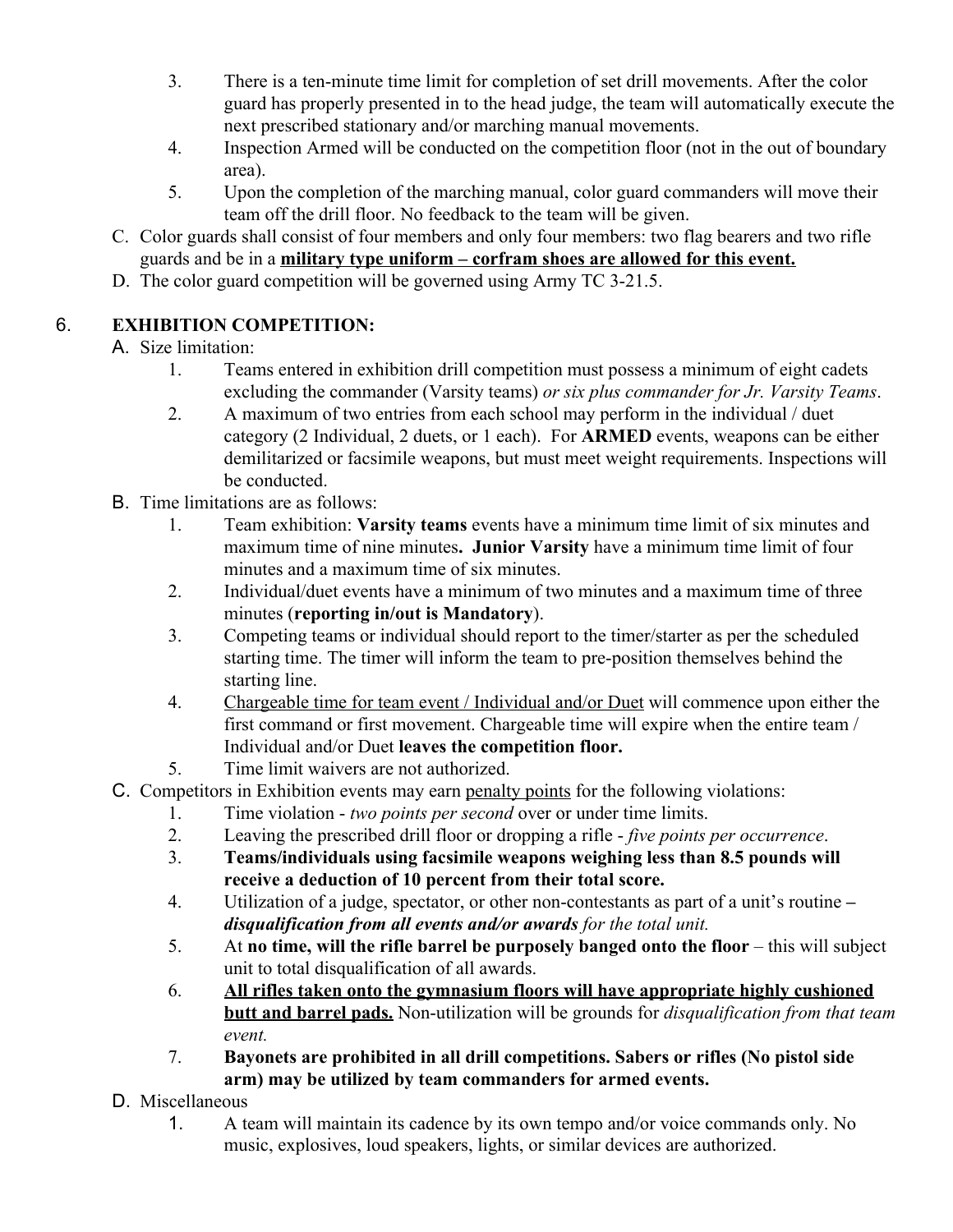- 2. Routine maneuvers should not exceed the capabilities of the team members.
- 3. All cadets on the **JV Exhibition** team must meet JV qualification rules.

## 7. **INSPECTION**

- A. Judging will be over the **Chain of Command, Rank Structure, Code of Conduct, Uniform, General Military Knowledge, Current Events, and Open Ranks procedures**.
- B. Commander will center their team, perform "Open Ranks" and report in DO NOT perform formation alignments.
- C. Each team will consist of 12 cadets plus Commander **(4 Elements of 3).**
- D. Each cadet will only be inspected once.
- E. Service Uniform with appropriate **issued headgear (Flight Caps only)** will be worn.
- F. Corfram shoes **ARE NOT** allowed for the inspection event.
- G. Only "that school's spectators" will be allowed to view their inspection.

## 8. **AWARDS**

- A. One  $1^{st}$ ,  $2^{nd}$ , and  $3^{rd}$  place trophies will be given for the following events:
	- **1.** Varsity Inspection
	- **2.** Jr. Varsity Armed IDR
	- **3.** Jr. Varsity Unarmed IDR
	- **4.** Varsity Armed IDR
	- **5.** Varsity Unarmed IDR
	- **6.** JV Exhibition
	- **7.** Varsity Armed Exhibition
	- **8.** Varsity Unarmed Exhibition
	- **9.** Jr. Varsity Color Guard
	- **10.** Varsity Color Guard
	- **11.** Female Color Guard
- B. Individual Exhibition
	- **1.** 1 st place - Trophy
	- 2.  $2^{nd}$  and  $3^{rd}$  placing- neck medallion
- C. Duet Exhibition
	- **1.** 1  $s<sup>st</sup>$  place Varsity and JV - 2 trophies will be given
	- $2.$ <sup>nd</sup> and 3<sup>rd</sup> place Varsity and JV - neck medallions

**NOTE:** *In the event of a tie score* in any of the above categories, the highest judges score will determine placement in the top six places for championship points (See item #5 below)

- D. Knockout categories
	- **1.** 1 st place-trophy for each category
	- $2.$ <sup>nd</sup> through 10<sup>th</sup> place-neck medallion
- E. One Drill Championship Trophy will be given to the overall winning team of the meet (highest points based on placement). **In the event of a tie** in championship points; the **winner will be** determined by the highest "head judge" point based on the following: 1<sup>st</sup>) Varsity Inspection, 2<sup>nd</sup>) Varsity Unarmed IDR, 3<sup>rd</sup>) Varsity Armed IDR, and Lastly, by Varsity Color Guard. Additionally each member of the winning team will receive a neck medallion (Maximum of 40 to the winning team).

The above rules must be abide by for uniformity and equality by all.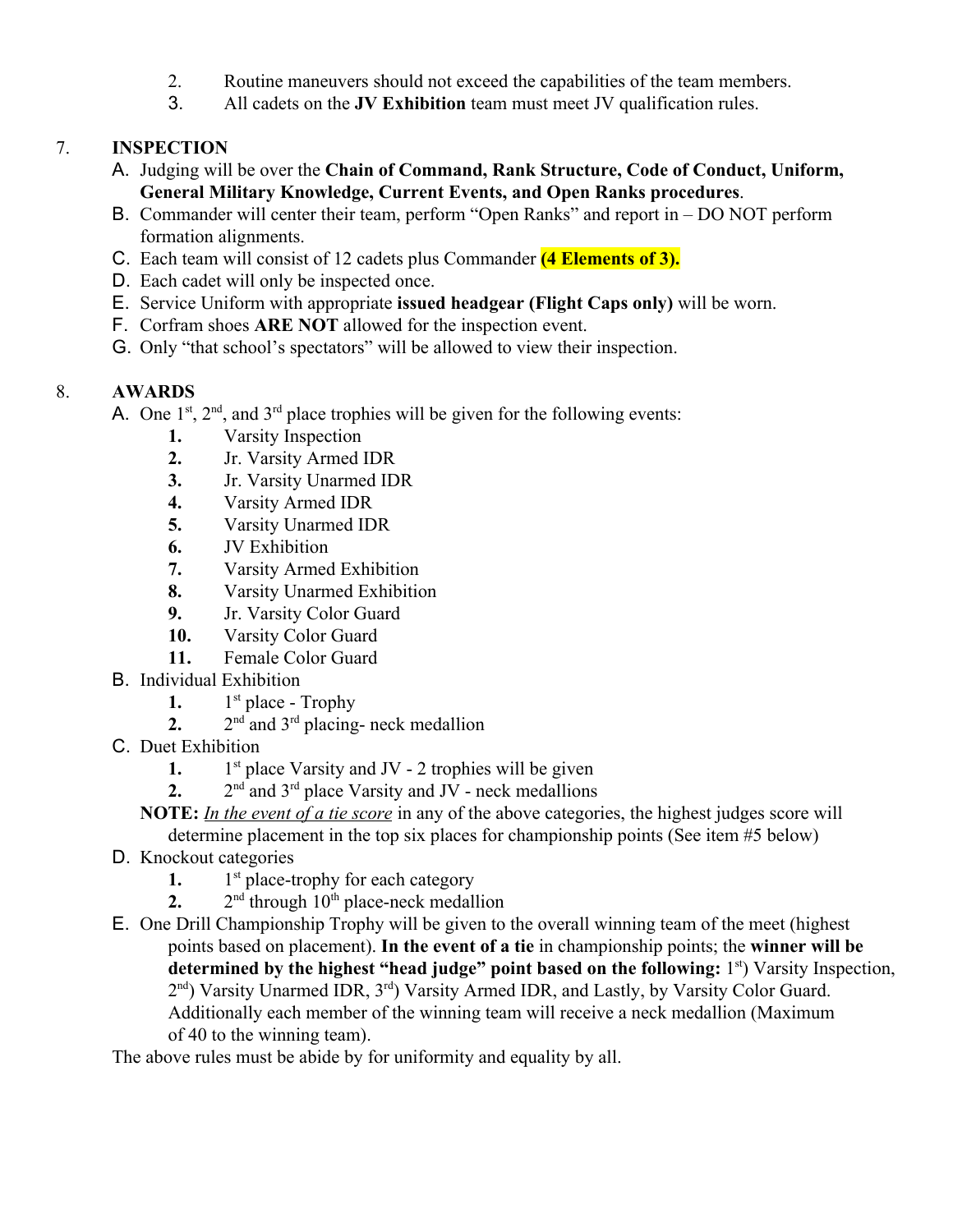

# **Attachment 2**

## **Shannon Gym** has similar dimensions: **Varsity & JV Armed IDR**

Bleachers

|                                                            | <b>For Varsity C/G</b> | <b>HALLWAY</b>                    |  |  |
|------------------------------------------------------------|------------------------|-----------------------------------|--|--|
| <b>Middle School Gym</b>                                   | <b>BLEACHERS</b>       | <b>BLEACHERS</b>                  |  |  |
| In                                                         | <b>VARSITY C/Guard</b> | Out<br><b>Jr. Varsity C/Guard</b> |  |  |
|                                                            | X Head Judge           | <b>Head Judge X</b>               |  |  |
| Out                                                        | 42 X 55 foot           | 42 X 55 foot<br>In                |  |  |
| PLUS: Varsity Armed & Unarmed Exhibition: Same floor space |                        |                                   |  |  |
| (Head Judge will be on Bleacher size)                      |                        |                                   |  |  |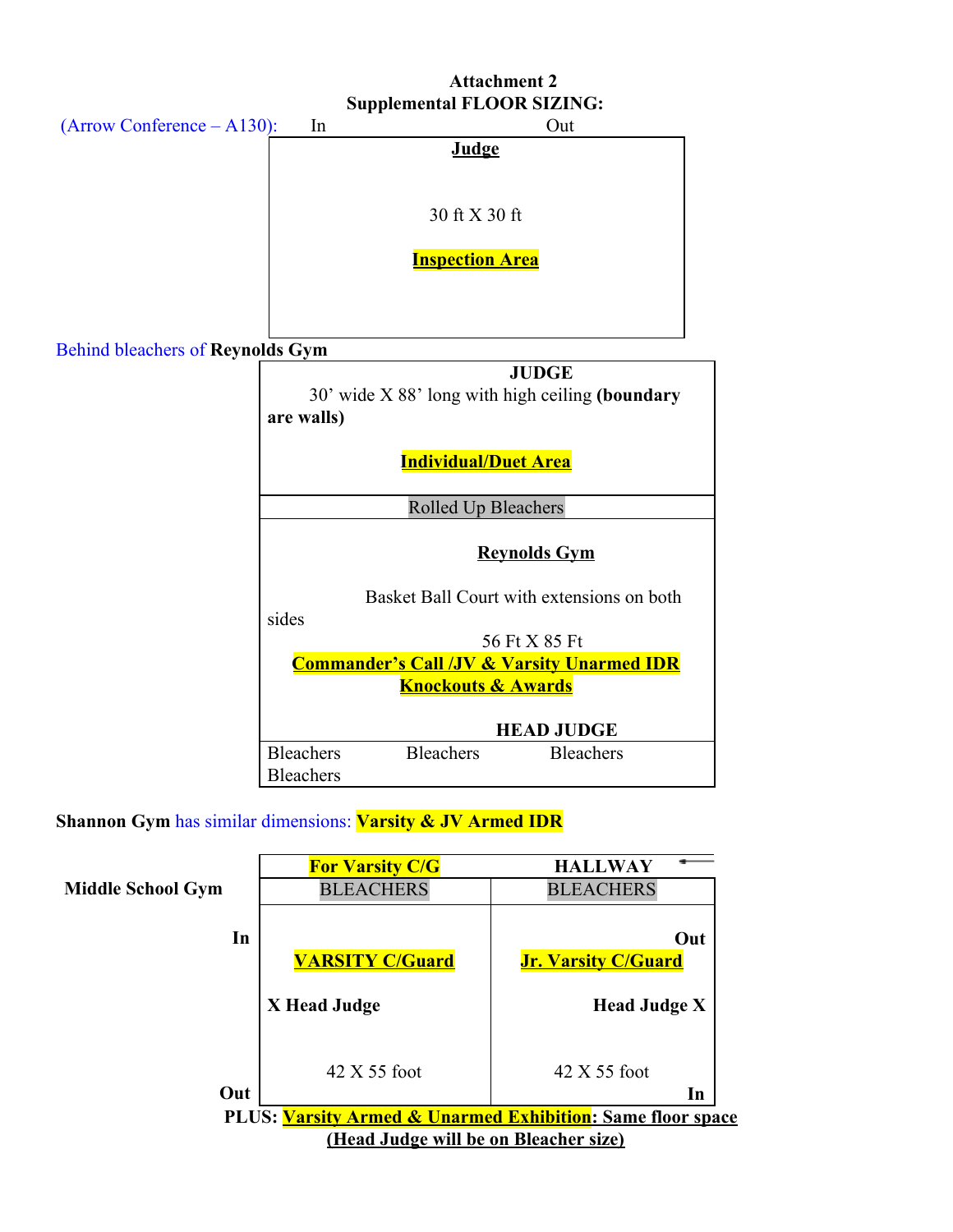# **Middle School Cafeteria**

|    | Stage                                                        |  |  |
|----|--------------------------------------------------------------|--|--|
|    | <b>JUDGE</b>                                                 |  |  |
| In | 39 wide X 90 Foot long (Boundary are outside Black<br>lines) |  |  |
|    | <b>Female Color Guard/JV Unarmed Exhibition</b>              |  |  |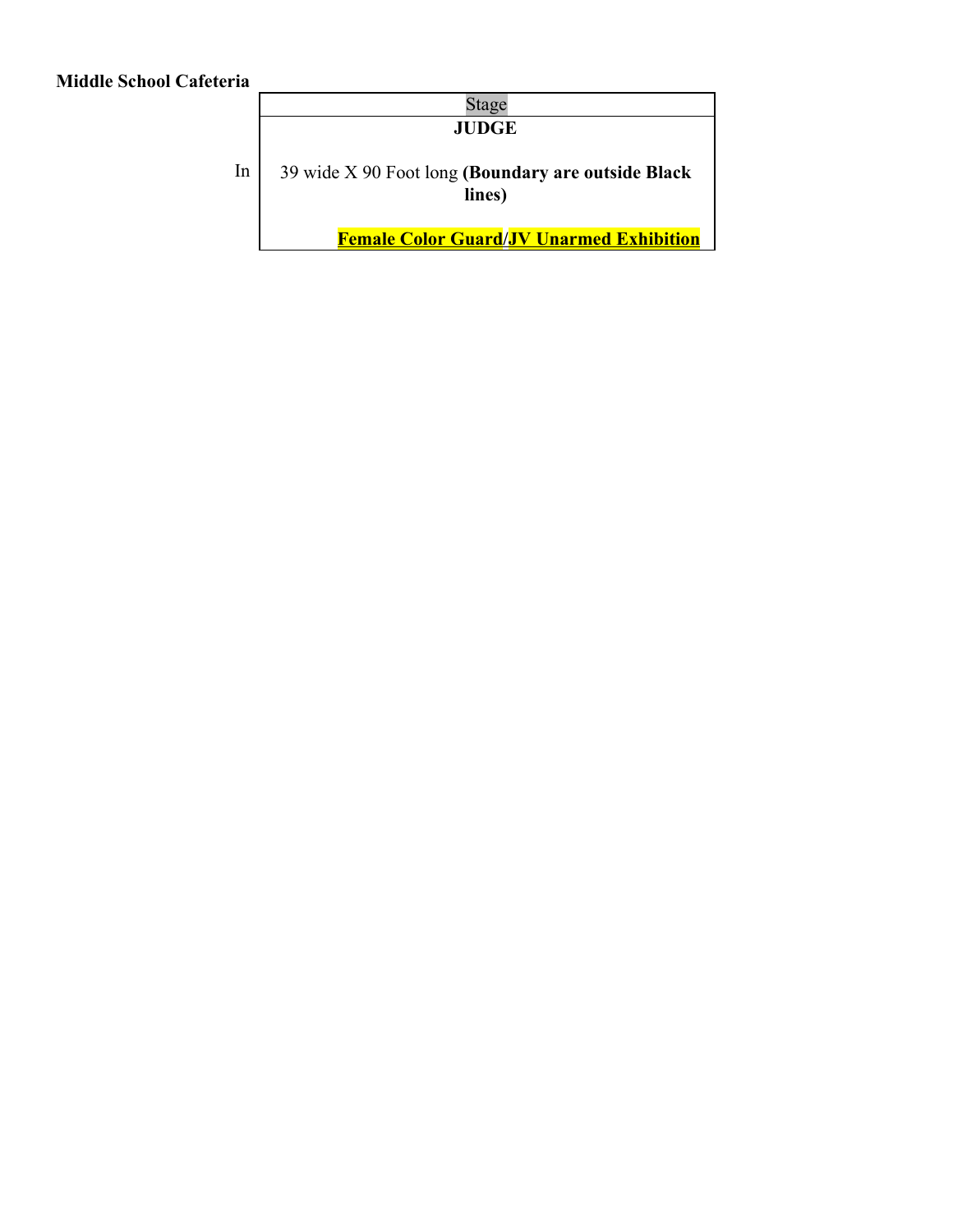#### **Attachment 3 Sequence Requirements**

#### **COLOR GUARD SEQUENCE SHEET - (Junior Varsity)**

- 1. Inspection Arms
- 2. Forward March
- 3. Right Wheel March
- 4. Forward March
- 5. **Color Guard Halt (Pause)\*\***
- 6. Order Colors
- 7. Parade Rest
- 8. Color Guard Attention
- 9. Carry Colors
- 10. Present Colors
- 11. (Report in)\*
- 12. Carry Colors
- 13. Colors Reverse March
- 14. Forward March
- 15. Right About March
- 16. Forward March
- 17. Left Wheel March
- 18. Forward March
- 19. Colors Reverse March
- 20. Forward March
- 21. **Color Guard Halt (Pause)\*\***
- 22. Forward March 23. Left Wheel March 24. Forward March 25. Left Wheel March 26. Forward March 27. Eyes Right\*\*\* 28. Ready Front 29. Color Guard Halt (Move team to boundary)
- 30. Inspection Arms

#### **\* Report-In is done centered on the head judge and done verbally**

#### **\*\*A "Pause" (3-5 Seconds) must be taken after each of the bold commands for scoring.**

**\*\*\* Eyes Right is considered reporting out (CC does not have to verbally report out)**

**Maintain Flag Etiquette** (No flag higher than the American Flag. No flag touching the floor. American carried on the right and carried by the Color Guard Commander.

**Commander must supplement commands as needed** (ie. Inspection Arms, Entering / Exiting the floor, etc.)

**There will be no casing or uncasing of colors for Junior Varsity Color Guard teams.**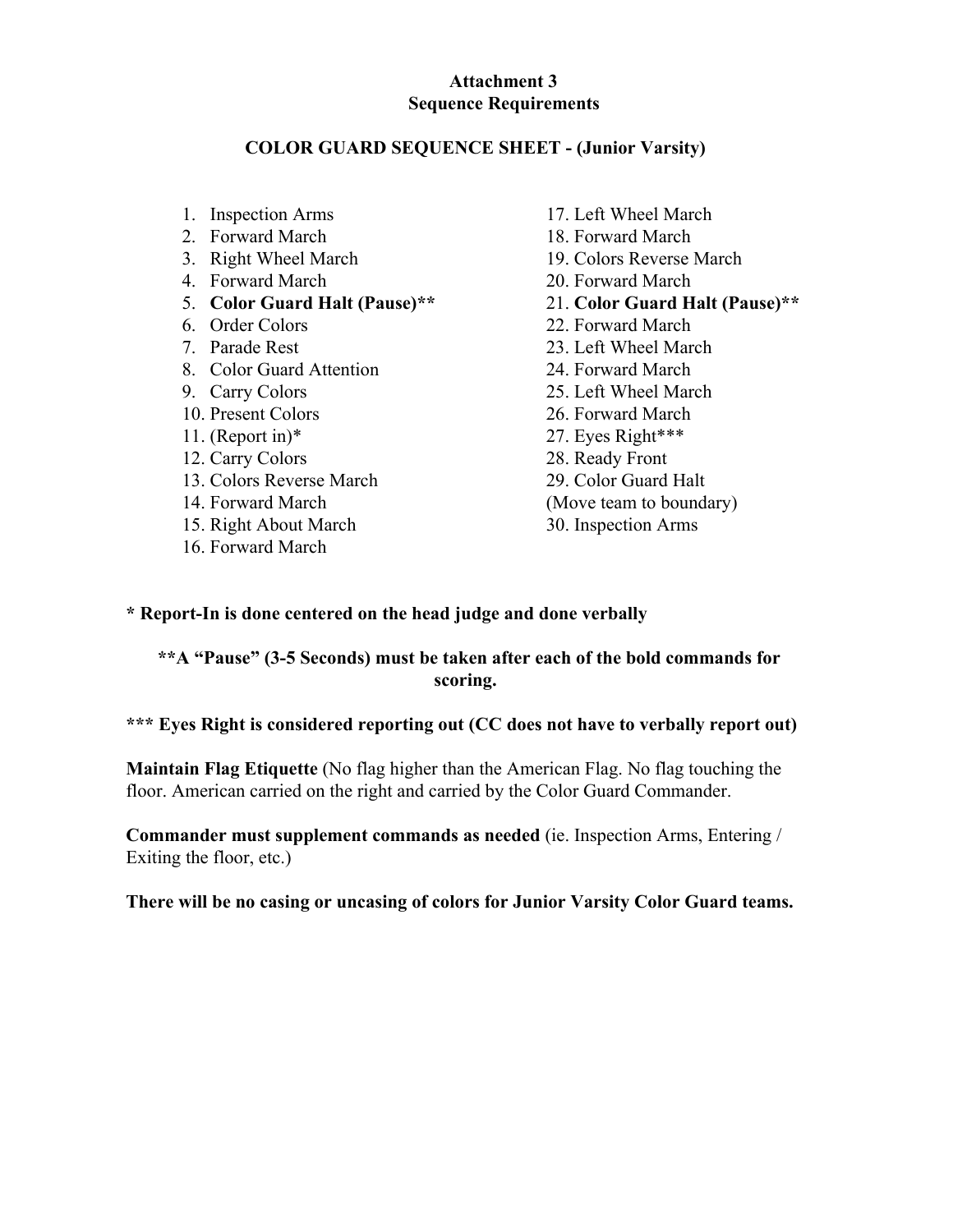#### **COLOR GUARD SEQUENCE SHEET (VARSITY & FEMALE ONLY)**

1. Inspection Arms 2. Enter the drill floor 3. Uncase Colors\*\* 4. Present Colors 5. Report In\* 6. Carry Colors 7. Colors Reverse March 8. Forward March 9. Left Wheel March 10. Forward March 11. Colors Reverse March 12. Forward March 13. Color Guard Halt 14. Order Colors 15. Parade Rest 16. Color Guard Attention 17. **Carry Colors (Pause)** 18. Forward March 19. Right Wheel March 20. Forward March 21. Right Wheel March 22. Forward March 23. Colors Reverse March 24. Forward March 25. Eyes Right 26. Ready Front 27. Left Wheel March 28. Forward March 29. Left Wheel March 30. Forward March 31. Left Wheel March 32. Forward March 33. **Color Guard Halt (Pause)** 34. Present Colors 35. Report Out\* 36. Carry Colors (Move team to boundary) 37. Inspection Arms 38. Exit drill floor

#### **\*\*Uncase Colors may be done anywhere on the floor**

#### **\*Report-In / Out is done centered on the head judge and done verbally**

**A "Pause" (3-5 Seconds) must be taken after each of the bold commands for scoring.**

**Commanders must supplement commands as needed** (ie. Entering, uncase colors, exiting, etc.)

#### **Maintain Flag Etiquette at all times.**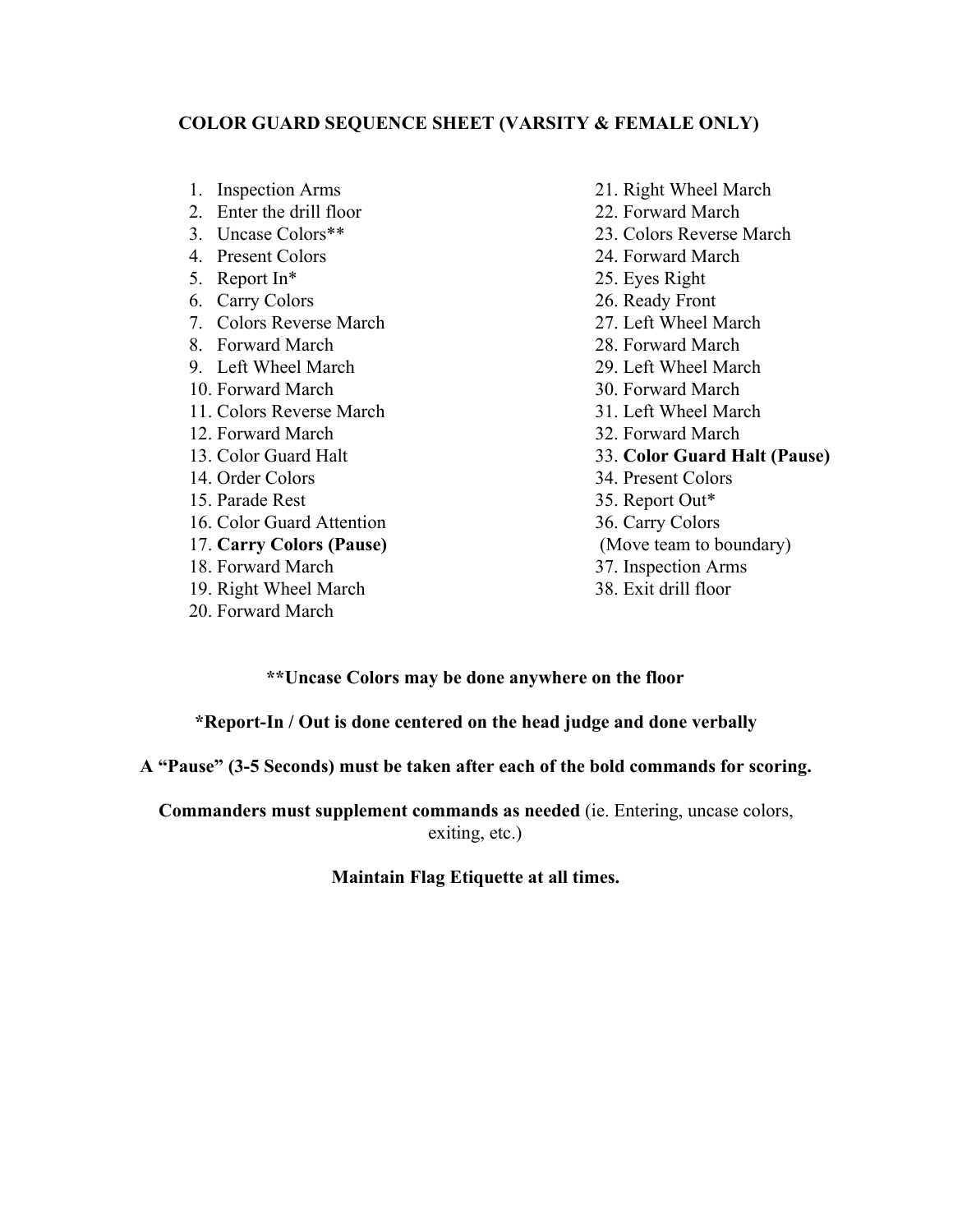#### **UNARMED IDR SEQUENCE SHEET (JUNIOR VARSITY)**

- 1. Present Arms
- 2. Report-In\*
- 3. Order Arms
- 4. Parade Rest
- 5. Flight Attention
- 6. Left Step March
- 7. Flight Halt
- 8. Forward March
- 9. Flight Halt
- 10. Right Step March
- 11. Flight Halt
- 12. Open Ranks March
- 13. Ready Front
- 14. Close Ranks March
- 15. Eyes Right
- 16. Ready Front
- 17. Right Face
- 18. Close March
- 19. Extend March
- 20. Left Face
- 21. Dress Right Dress
- 22. **Ready Front (Pause)**
- 23. Right Face
- 24. Forward March
- 25. Change Step March
- 26. Count Cadence Count
- 27. Column Right March
- 28. Forward March
- 29. To The Rear March
- 30. Left Flank March
- 31. Right Flank March
- 32. To The Rear March
- 33. Column Right March
- 34. Forward March
- 35. Close March
- 36. Forward March
- 37. Extend March
- 38. Forward March
- 39. **Flight Halt (Pause)**
- 40. Forward March
- 41. Column Right March
- 42. Forward March
- 43. Right Flank March
- 44. Left Flank March
- 45. To The Rear March
- 46. To The Rear March
- 47. Half Step March
- 48. Forward March
- 49. Column Right March
- 50. Forward March
- 51. Flight Halt
- 52. Left Face
- 53. Present Arms
- 54. Report Out\*

**\*Report-In / Out will be in front of the Head Judge, CC verbally reports in / out**

**A "Pause" (3-5 Seconds) must be taken after each of the bold commands for scoring**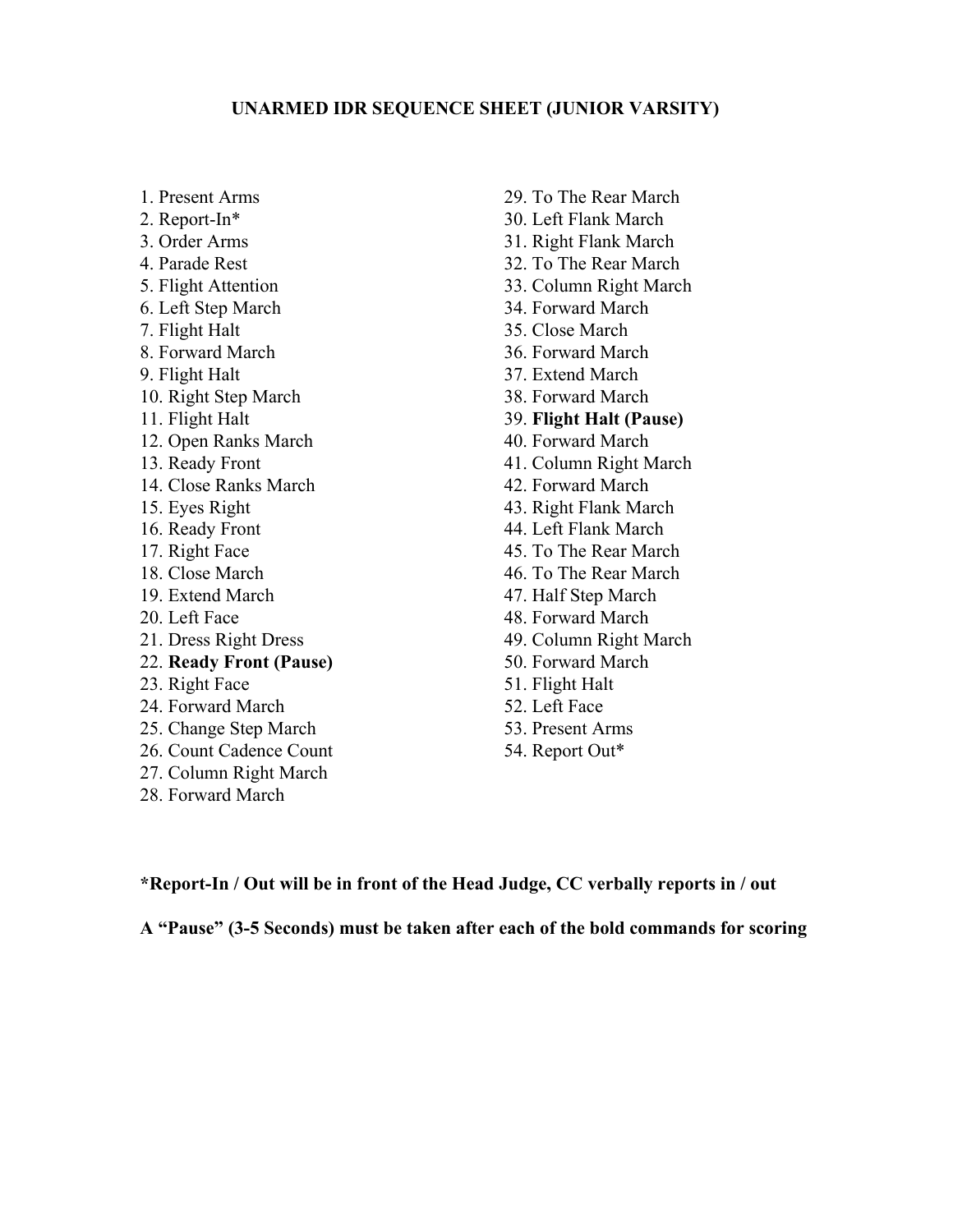#### **ARMED IDR SEQUENCE SHEET (JUNIOR VARSITY)**

- 1. Inspection Arms
- 2. Present Arms
- 3. Report In\*
- 4. Order Arms
- 5. Inspection Arms
- 6. Ready Port Arms
- 7. Order Arms
- 8. Right Shoulder Arms
- 9. Left Shoulder Arms
- 10. Port Arms
- 11. Order Arms
- 12. Parade Rest
- 13. Flight Attention
- 14. Left Step March
- 15. Flight Halt
- 16. Dress Right Dress
- **17. Ready Front (Pause)**
- 18. Forward March
- 19. Flight Halt
- 20. Right Step March
- 21. Flight Halt
- 22. Right Face
- 23. Right Shoulder Arms
- 24. Forward March
- 25. Close March
- 26. Forward March
- 27. Extend March
- 28. Forward March
- 29. Column Right March
- 30. Forward March
- 31. Column Right March
- 32. Forward March
- 33. Right Flank March
- 34. Left Flank March
- 35. Column Left March
- 36. Forward March
- 37. Column Left March
- 38. Forward March
- 39. Flight Halt
- 40. Column of Files (From the Right)
- 41. Forward March
- 42. Flight Halt
- 43. Column of Three's to the left (Reform)
- 44. Forward March
- 45. Column Left March
- 46. Forward March
- 47. Column Left March
- 48. Forward March
- 49. Eyes Right
- (Considered as Reporting Out)
- 50. Ready Front
- 51. Flight Halt
- (Move team to boundary)
- 52. Inspection Arms

#### **\*Report-In will be in front of the Head Judge, CC verbally reports in**

**Eyes Right #49 is considered reporting out – CC Does NOT verbally report out.**

**A "Pause" (3-5 Seconds) must be taken after each of the bold commands for scoring**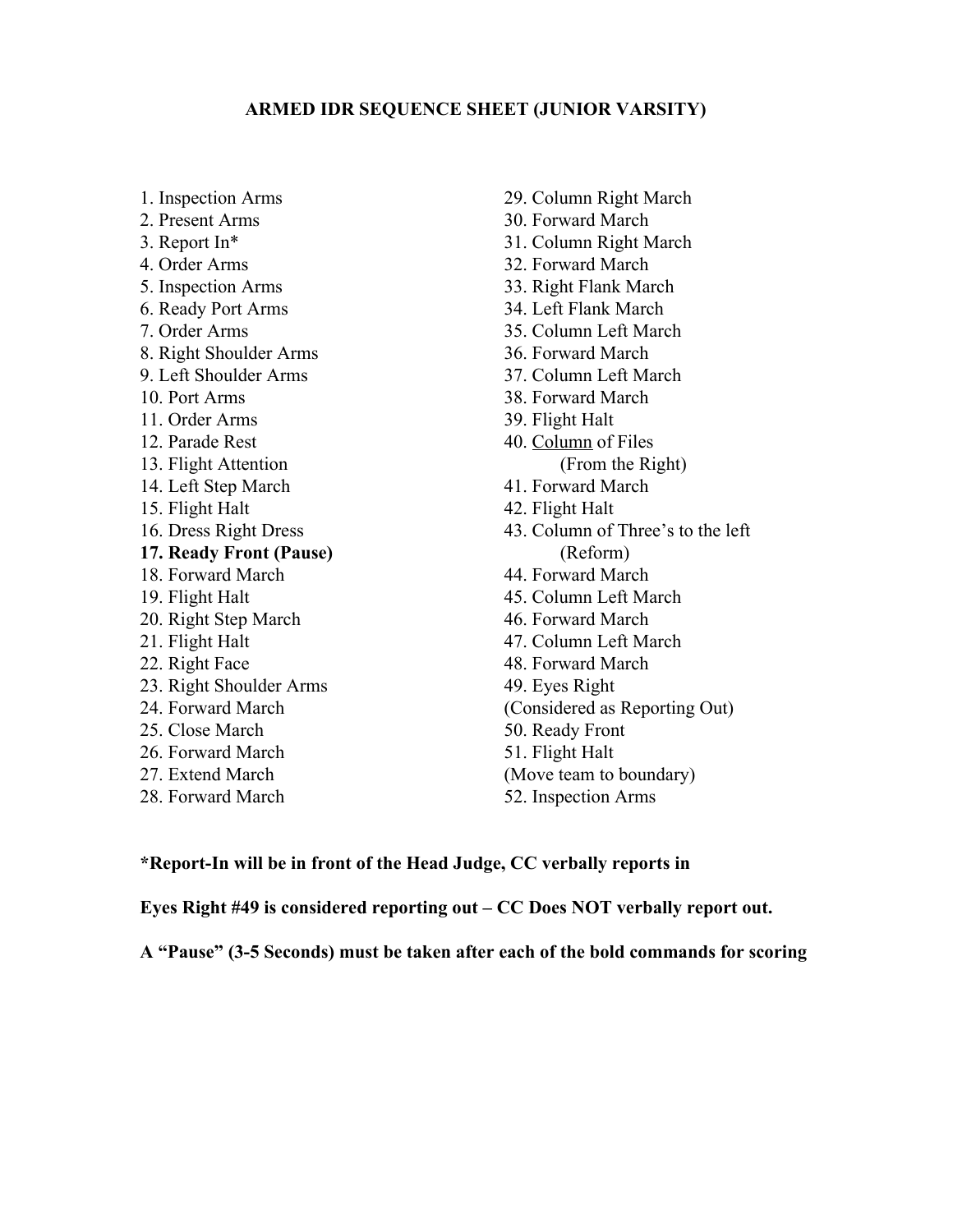#### **ARMED IDR SEQUENCE (VARSITY)**

1. Inspection Arms 2. Report In\* 3. Inspection Arms 4. Ready, Port Arms 5. Order Arms 6. Dress Right Dress 7. Ready Front **8. Parade Rest (Pause)** 9. Flight Attention 10. 15-Count Manual Arms\*\* 11. Right Face 12. Count Off 13. Close March 14. Extend March 15. Left Face 16. Open Ranks March 17. Ready Front 18. Close Ranks March 19. Left Step March **20. Flight Halt (Pause)** 21. Left Face 22. Right Step, March 23. Flight Halt 24. About Face 25. Right Shoulder Arms 26. Forward March 27. Column Right, March 28. Forward March 29. Column Right March 30. Forward March 31. Column Right March 32. Forward March 33. Left Flank March 34. Right Flank March **35. Flight Halt (Pause)** 36. Column Left March 37. Forward March 38. To the Rear March 39. To the Rear March

40. Flight Halt 41. Port Arms 42. Column of Files from the Right (Forward March) 43. Flight Halt 44. Column of Three's to the left (Forward March**)** 45. Column Left March 46. Forward March 47. Double Time March 48. Quick Time March 49. Column Left March 50. Forward March 51. Right Shoulder Arms **52. Flight Halt (Pause)** 53. Column Left March 54. Forward March 55. Column Half Left March 56. Column Half Left March 57. To the Rear March 58. To the Rear March 59. Flight Halt 60. Forward March 61. Eyes Right 62. Ready Front 63. Column Left March 64. Forward March 65. Left Shoulder Arms 66. Column Left March 67. Forward March 68. Change Step March 69. Left Flank March 70. Flight Halt 70. Reporting Out\* (Move team to boundary) 71. Inspection Arms (Move your team off the floor-not graded)

**\*Report in/out will be in front of the head judge, only the CC salutes and verbally reports in/out A "Pause" (3-5 seconds) must be taken after each of the bold commands for scoring \*\*15-Count Manual Arms consists of the movements (Right Should, Left Shoulder, Present Arms, and Order Arms) done in unison for 15 counts.**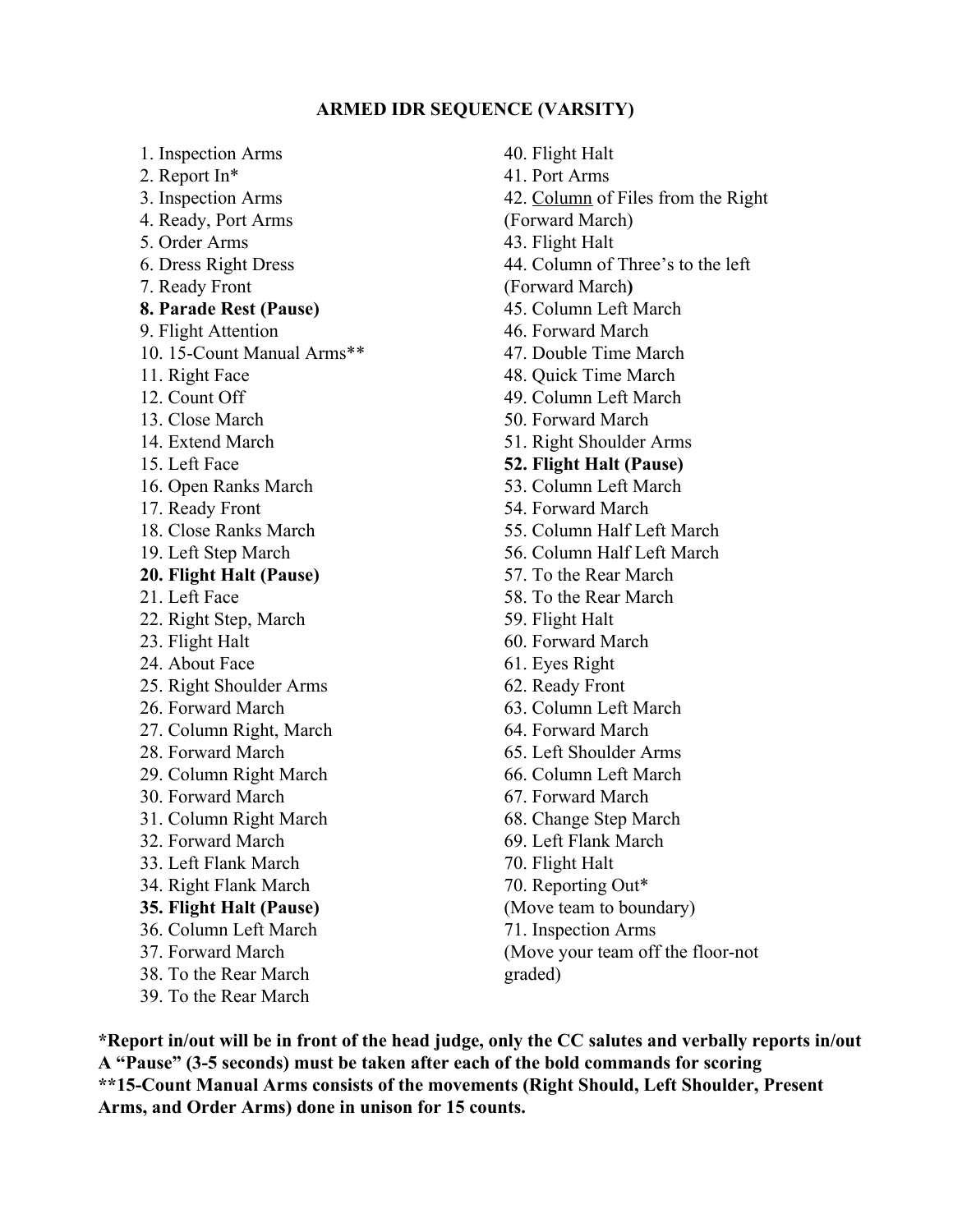#### **UNARMED IDR SEQUENCE (VARSITY)**

Team Enters and Report-in\* 1. Dress Right Dress 2. Ready Front **3. Parade Rest (Pause)\*\*** 4. Flight Attention 5. **Present Arms (Pause)\*\*** 6. Order Arms **7. Count Off (Pause)\*\*** 8. Right Face 9. Close March 10. Extend March 11. Left Face 12. Open Ranks March 13. Ready Front 14. Close Ranks March 15. Left Step March **16. Flight Halt (Pause)\*\*** 17. Left Face 18. Right Step March 19. Flight Halt 20. Four Steps Forward March 21. About Face 22. Forward March 23. Column Right March 24. Forward March 25. Column Right March 26. Forward March 27. Column Right March 28. Forward March 29. Left Flank March 30. Right Flank March **31. Flight Halt (Pause)\*\*** 32. Column Left March 33. Forward March 34. To The Rear March 35. To The Rear March 36. Flight Halt 37. Column of Files from the Right (Forward March) 38. Flight Halt 39. Column of Three's to the Left

(Forward) March

- 40. Flight Halt
- 41. Column Left March
- 42. Forward March
- 43. Double Time March
- 44. Quick Time March
- 45. Column Left March
- 46. Forward March
- 47. Close March
- 48. Forward March
- 49. Extend March
- 50. Forward March
- 51. Change Step March
- **52. Flight Halt (Pause)\*\***
- 53. Column Left March
- 54. Forward March
- 55. Column Half Left March
- 56. Column Half Left March
- 57. To the Rear March
- 58. To The Rear March
- 59. Flight Halt
- 60. Forward March
- 61. Eyes Right
- 62. Ready Front
- 63. Column Left March
- 64. Forward March
- 65. Column Left March
- 66. Forward March
- **67. Flight Halt (Pause)\*\***
- 68. Forward March
- 69. To the Rear March
- 70. To the Rear March
- 71. Half Step March
- 72. Forward March
- 73. Left Flank March
- 74. Change Step March
- 75. Flight Halt
- 76. Reporting Out\*
- (Move your team off the floor-not graded)

**\*Report In/Out will be in front of the Head Judge, Only the CC salutes and verbally reports In/Out \*\*A "Pause" (3-5 Seconds) must be taken after each of the bold commands for scoring.**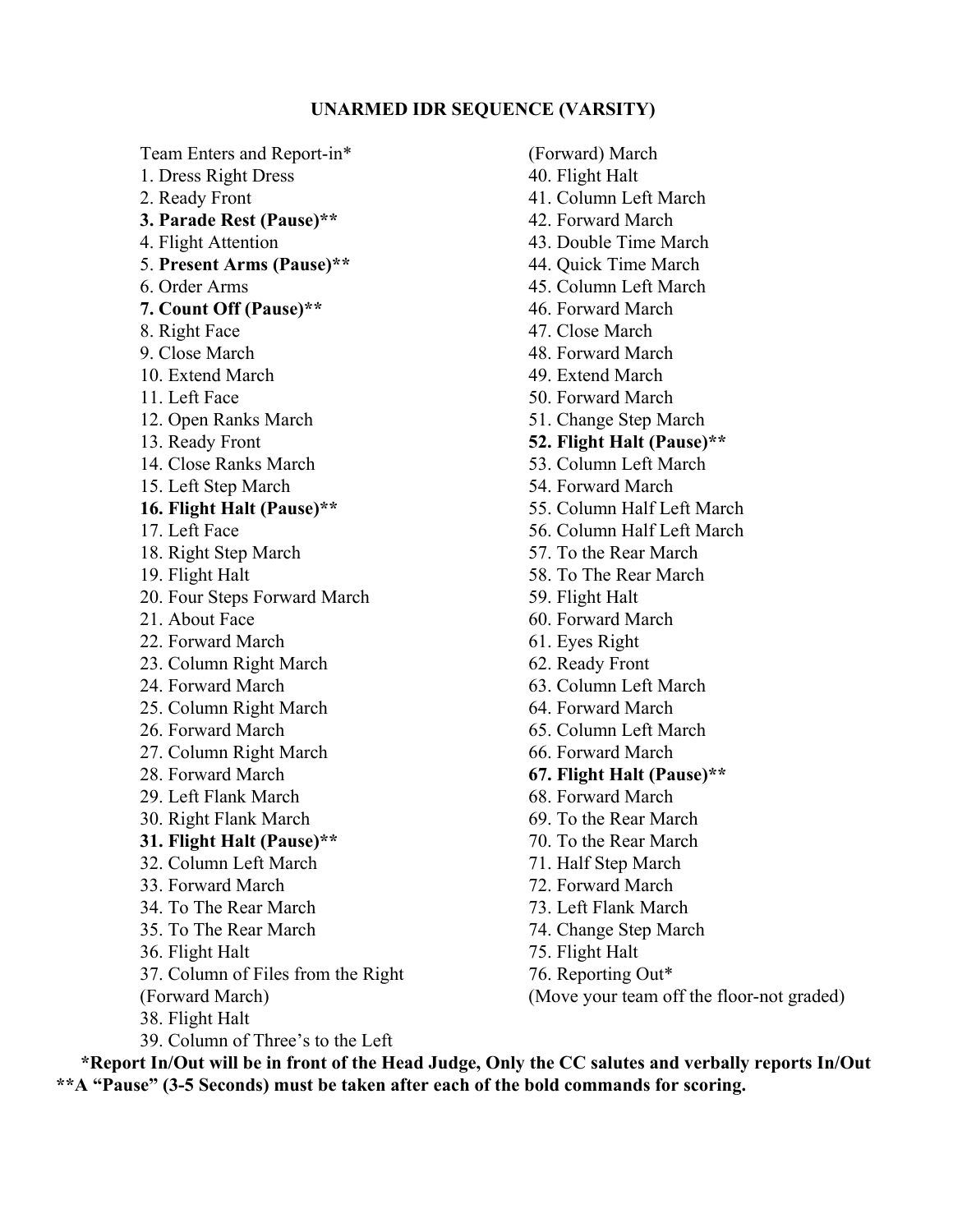#### **ARMED EXHIBITION SCORE RQUIREMENT (VARSITY, INDIVIDUAL, or DUET)**

#### **Reporting-In/Out**

1. Verbal Report, Movement on floor

#### **Appearance:**

1. Uniform / overall presentation

## **Composition & Flow:**

- 1. Flow of Maneuvers
- 2. Performance and Style

## **Bearing:**

- 1. Military Bearing of Team
- 2. Military Bearing of Movements

## **Marching:**

1. DCID, proficiency

## **Variety:**

1. Diversity of movements

## **Precision:**

- 1. Exactness of Movements
- 2. Timing
- 3. No Mistakes

## **Showmanship:**

- 1. General Effect and Organization
- 2. Imagination of Movements
- 3. Display of Excellence
- 4. Avoidance of Repetition

## **Weapon:**

- 1. Maneuvers
- 2. Skills / efforts

## **Difficulty:**

- 1. Difficulty of Movements Floor / Aerial
- 2. Cadence and Cadence Changes

## **Military Flavor:**

# 1. Routine

# **Overall Impression:**

- 1. Uniform
- 2. Grooming
- 1. Style
- 2. Overall Performance (Disregard of any errors)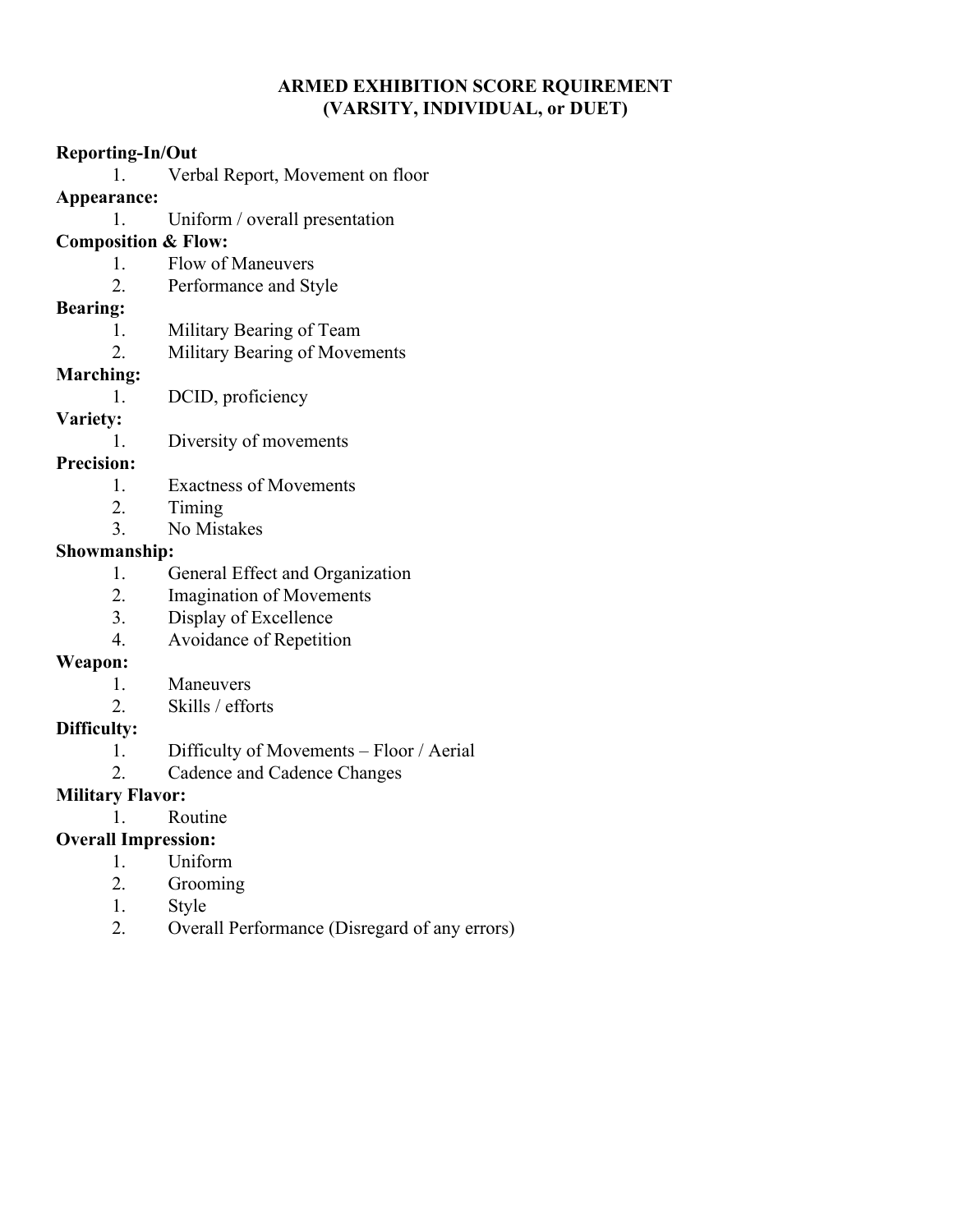## **UNARMED EXHIBITION SCORE REQUIREMENTS (VARSITY & JV)**

#### **Reporting-In/Out:**

1. Verbal Report, Movement on floor

#### **Unit Appearance:**

1. Uniform / overall presentation

#### **Floor Utilization:**

1. Meaningful utilization of entire floow

#### **Bearing:**

- 1. Military Bearing of Team
- 2. Military Bearing of Movements

## **Marching**

1. DCID, proficiency

## **Variety:**

1. Diversity of movements

#### **Difficulty:**

- 1. Difficulty of Movements
- 2. Cadence and Cadence Changes

#### **Precision:**

- 1. Exactness of Movements
- 2. Unity
- 3. Timing

#### **Showmanship:**

- 1. General Effect and Organization
- 2. Display of Excellence
- 3. Avoidance of Repetition

# **Composition & Flow:**

- 1. Flow of Maneuvers
- 2. Performance and Style

## **Originality/Military Flavor:**

1. Imagination of Movements

## **Commander:**

1. Proficiency and Control Over Team

## **Overall Impression:**

3. Wow factor